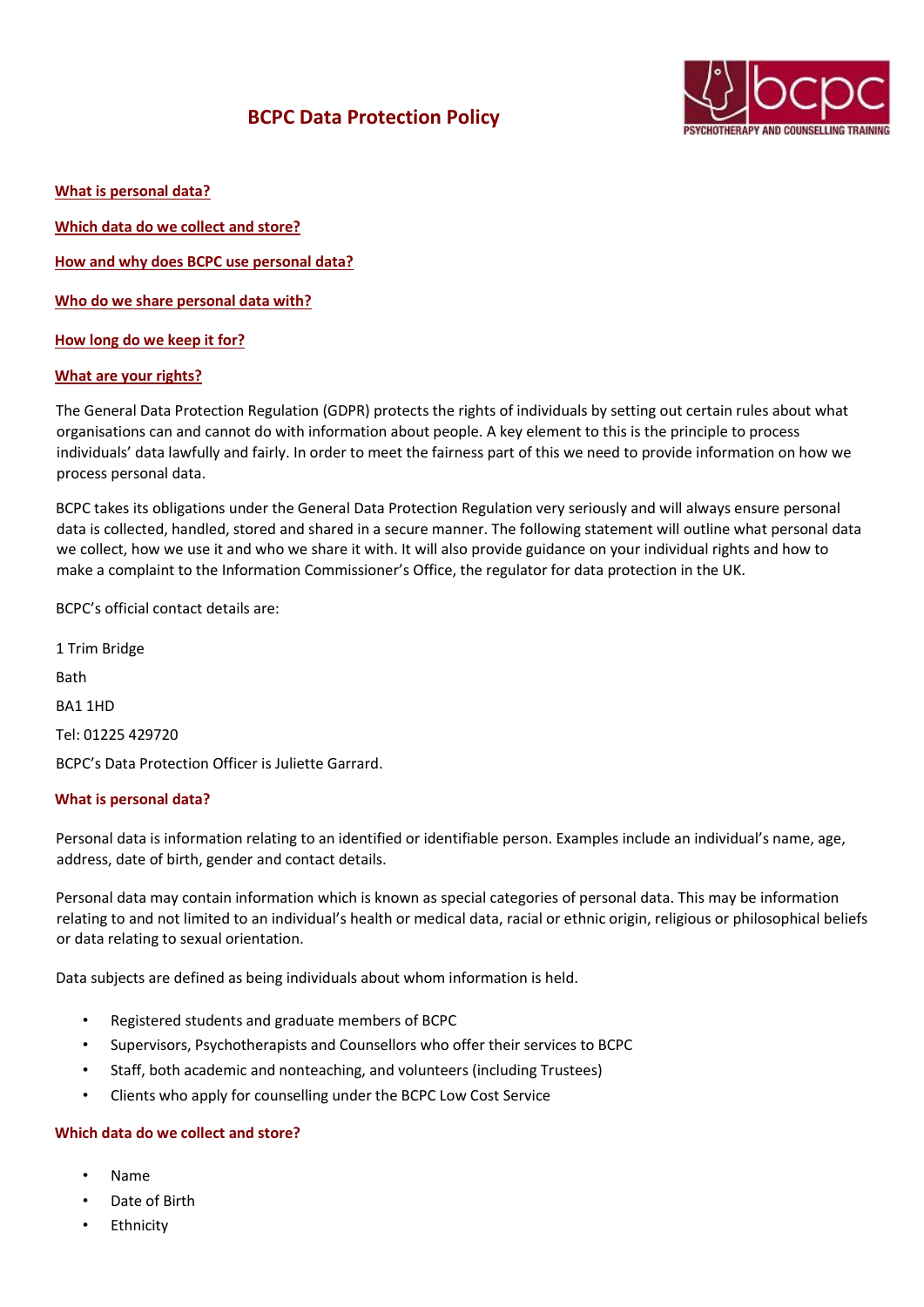- **Address**
- Phone
- Email
- Present and previous work
- Personal situation and background
- Educational background
- Details of previous therapy undertaken
- Health
- **Disability**

The following information may be requested anonymously on a voluntary basis for statistical purposes only:

- Sexual Orientation
- Religious Beliefs

## **How and why does BCPC use personal data?**

The largest volume of personal data BCPC collects is in relation to students.

The primary purposes for which we process information about **students** include:

- to enable us to administer student-related functions from original applications through to graduation and to provide graduate services
- to produce information including statistics for relevant external bodies such as Middlesex University, UKCP and BACP, and external agencies which provide training practice
- to enable BCPC staff to communicate with students
- to monitor academic progress over the period of enrolment towards completion of a qualification
- to carry out assessment, authorise award of qualifications and verification of awarded qualifications post-study
- to monitor complaints, disciplinary cases and academic appeals
- to provide student support services, including financial, pastoral and IT/learning resources
- to monitor, develop and update BCPC systems to ensure they continue to operate effectively and securely
- to monitor equality and diversity objectives within BCPC
- to carry out safeguarding

BCPC collects personal data in relation to **staff**, both academic and nonteaching, and volunteers (including Trustees):

- to facilitate recruitment activity
- to administer the requirements BCPC must meet as an employer in line with UK law
- to facilitate operational activity

BCPC processes personal data in relation to **graduates** and **members:**

- to build an engaged community for graduates and members
- to support their professional development
- underpinning a range of activities for our graduates and members, e.g. providing discounts on room hire and CPD events, sending event invitations, alerting recipients to job opportunities, consultations and BCPC news.
- to support professional registrations especially UKCP Accreditation, maintenance of UKCP Membership, and support to members who are audited.

BCPC collects personal **client** data in relation to BCPC Psychotherapy and Counselling Service and Low Cost Service for clinical and professional purposes in line with our Code of Ethics and Code of Practice, which includes meeting the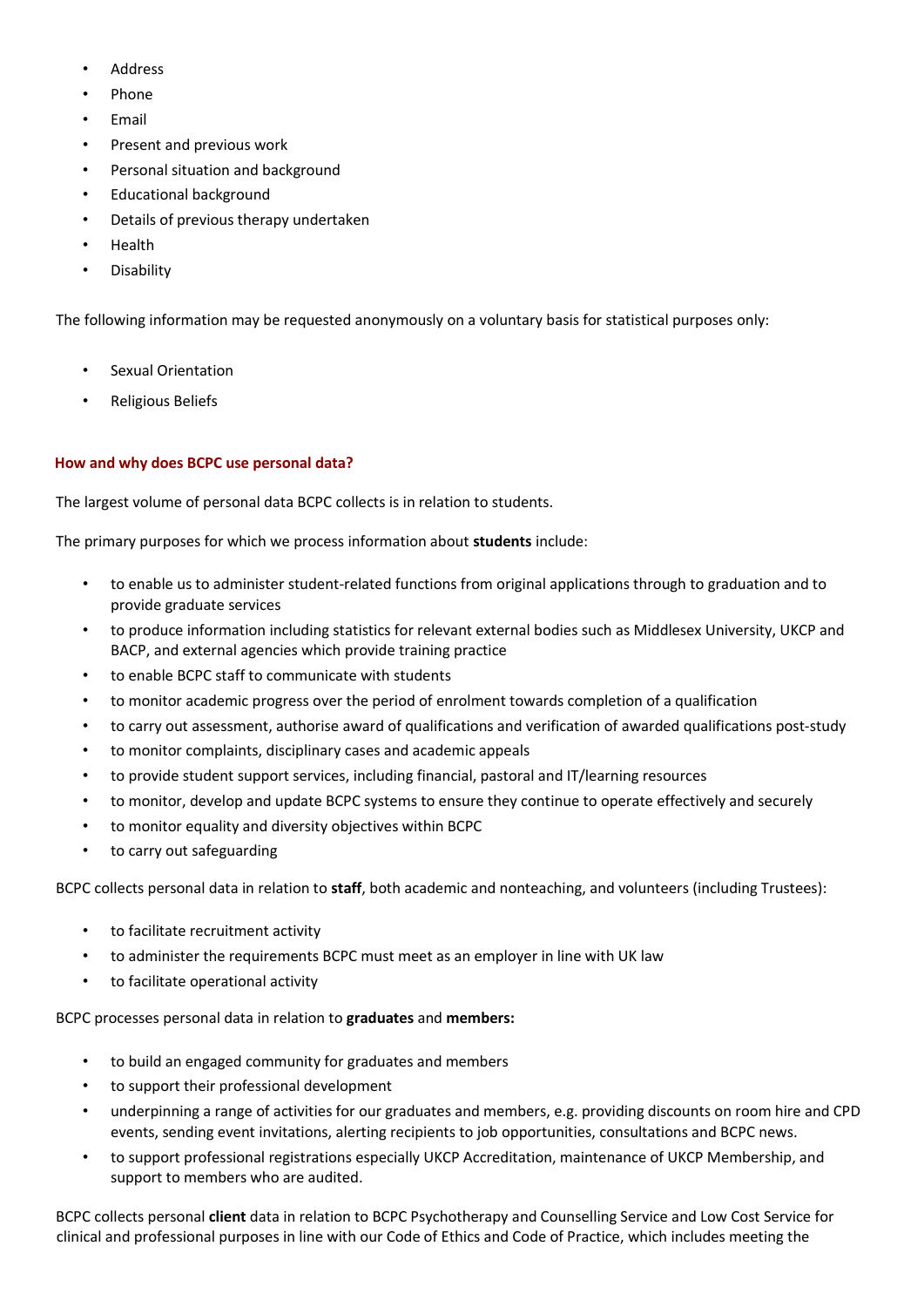requirements of current data protection legislation. The primary purposes we process information about clients and potential clients include:

- to carry out our obligations arising from any contracts entered into to provide psychotherapy and counselling services
- to plan and account for the use of the services provided
- to provide information about our services or similar services that may be relevant
- to notify you about changes to our services or services of our therapists
- to monitor complaints and disciplinary cases
- to monitor, develop and update our systems to ensure they continue to operate effectively and securely
- to monitor equality and diversity objectives within BCPC
- in order to effectively process payments

## **Who do we share personal data with?**

BCPC is required to share personal data with certain other organisations in order to meet statutory requirements (such as tax, pensions and employment law, money laundering regulations) or to provide services to students, graduates, members, clients and staff. Sharing will always be undertaken in line with the requirements of data protection law, either through the consent of the individual, or another relevant legal gateway. The personal data that is actually shared will always be limited precisely to what the other organisation needs to meet its requirements or deliver its services. The information below outlines the key partners with whom BCPC shares personal data with on a periodic basis.

Professional and Funding Bodies:

- UKCP and BACP to process student, graduates and any other relevant individual's professional membership
- Middlesex University in order to process the administration of enrolment onto and graduation from the relevant validated programme(s). For further information please see the Middlesex University privacy notice.

National/Local Government Departments and other public bodies:

• UK Immigration agencies to ensure compliance with the conditions attached to student/staff visas

Other individuals / organisations:

- External examiners and moderators for examination, assessment and moderation purposes
- The organisation's insurers and legal advisers for the purpose of providing insurance cover or in the event of a claim
- For staff to disclose employee salary details to HMRC, and external payroll and to The People's Pension, our pension providers, to meet legal pension provision requirements
- Placement providers for the purpose of coordinating student placement activity
- Employers, agencies and other academic institutions who request a reference from BCPC (for relevant staff and students)
- GPs or other medical or emergency services in the event of a risk of serious harm or to life
- Sponsors, bank loans and scholarship schemes to allow for fees to be paid, students to access loans or to determine whether support should continue

## **How long does BCPC keep personal data?**

BCPC takes its obligations under the DPA/GDPR seriously in terms of not holding onto personal data for longer than is necessary. BCPC has a retention schedule in place for the different categories of data it holds. In some cases, there are good reasons why BCPC needs to retain data about students and other individuals for a significant period of time. For instance, records of awards and transcripts will be held indefinitely. Key student, graduate, member and client records will be held for 7 years after the end of training, membership or therapeutic work. Other records will normally be held for shorter periods.